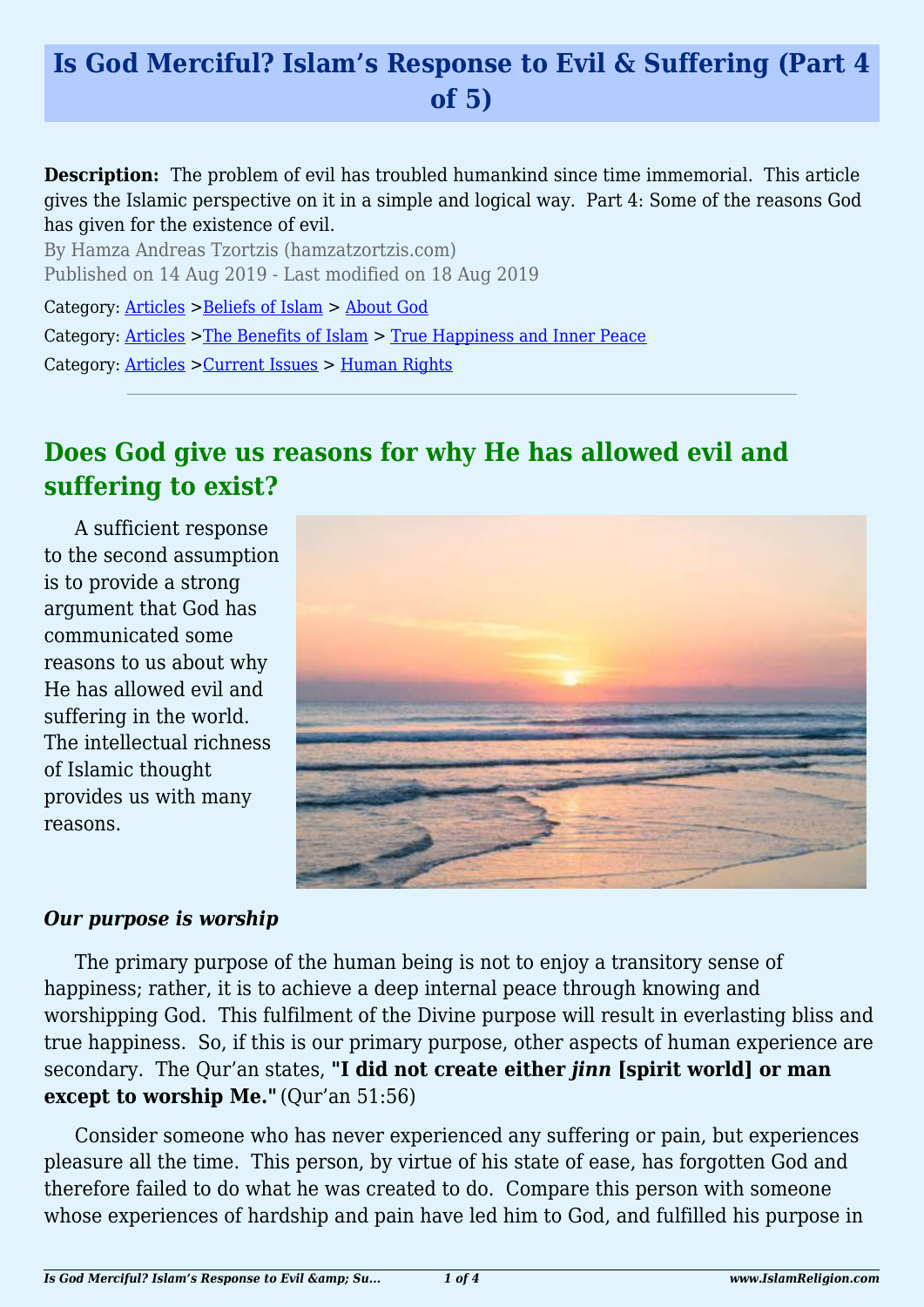life. From the perspective of the Islamic spiritual tradition, the one whose suffering has led him to God is better than the one who has never suffered and whose pleasures have led him away from God.

## *Life is a test*

God also created us for a test, and part of this test is to experience trials with suffering and evil. Passing the test facilitates our permanent abode of eternal bliss in paradise. The Qur'an explains that God created death and life, **"so that He may put you to test, to find out which of you is best in deeds: He is the The-Almighty, The-Forgiving."** (Qur'an 67:2)

On a basic level, the atheist misunderstands the purpose of our existence on Earth. The world is supposed to be an arena of trials and tribulations in order to test our conduct and for us to cultivate virtue. For example, how can we cultivate patience if we do not experience things that test our patience? How can we become courageous if there are no dangers to be confronted? How can we be compassionate if no one is in need of it? Life being a test answers these questions. We need them to ensure our moral and spiritual growth. We are not here to party; that is the purpose of paradise.

So why is life a test? Since God is perfectly good, He wants every single one of us to believe and as a result to experience eternal bliss with Him in paradise. God makes it clear that He prefers belief for us all: **"And He does not approve for His servants disbelief."** (Qur'an 39:7)

This clearly shows that God does not want anyone to go to hell. However, if He were to enforce that and send everyone to paradise, then a gross violation of justice would take place; God would be treating Moses and the Pharaoh and Hitler and Jesus as the same. A mechanism is needed to ensure that people who enter paradise do so based on merit. This explains why life is a test. Life is just a mechanism to see who among us are truly deserving of eternal happiness. As such, life is filled with obstacles, which act as tests of our conduct.

In this regard, Islam is extremely empowering because it sees suffering, evil, harm, pain and problems as a test. We can have fun, but we have been created with a purpose and that purpose is to worship God. The empowering Islamic view is that tests are seen as sign of God's love. The Prophet Muhammad, may God's peace and blessings be upon him, said, "When God loves a servant, He tests him.["\[1\]](#page-2-0)

<span id="page-1-0"></span>The reason God tests those whom He loves is because it is an avenue to achieve the eternal bliss of paradise"and entering paradise is a result of Divine love and mercy. God points this out clearly in the Qur'an: "**Do you suppose that you will enter the Garden without first having suffered like those before you? They were afflicted by misfortune and hardship, and they were so shaken that even [their] messenger and the believers with him cried, 'When will God's help arrive?' Truly, God's help is near.**" (Qur'an 2:214)

The beauty of the Islamic tradition is that God, who knows us better than we know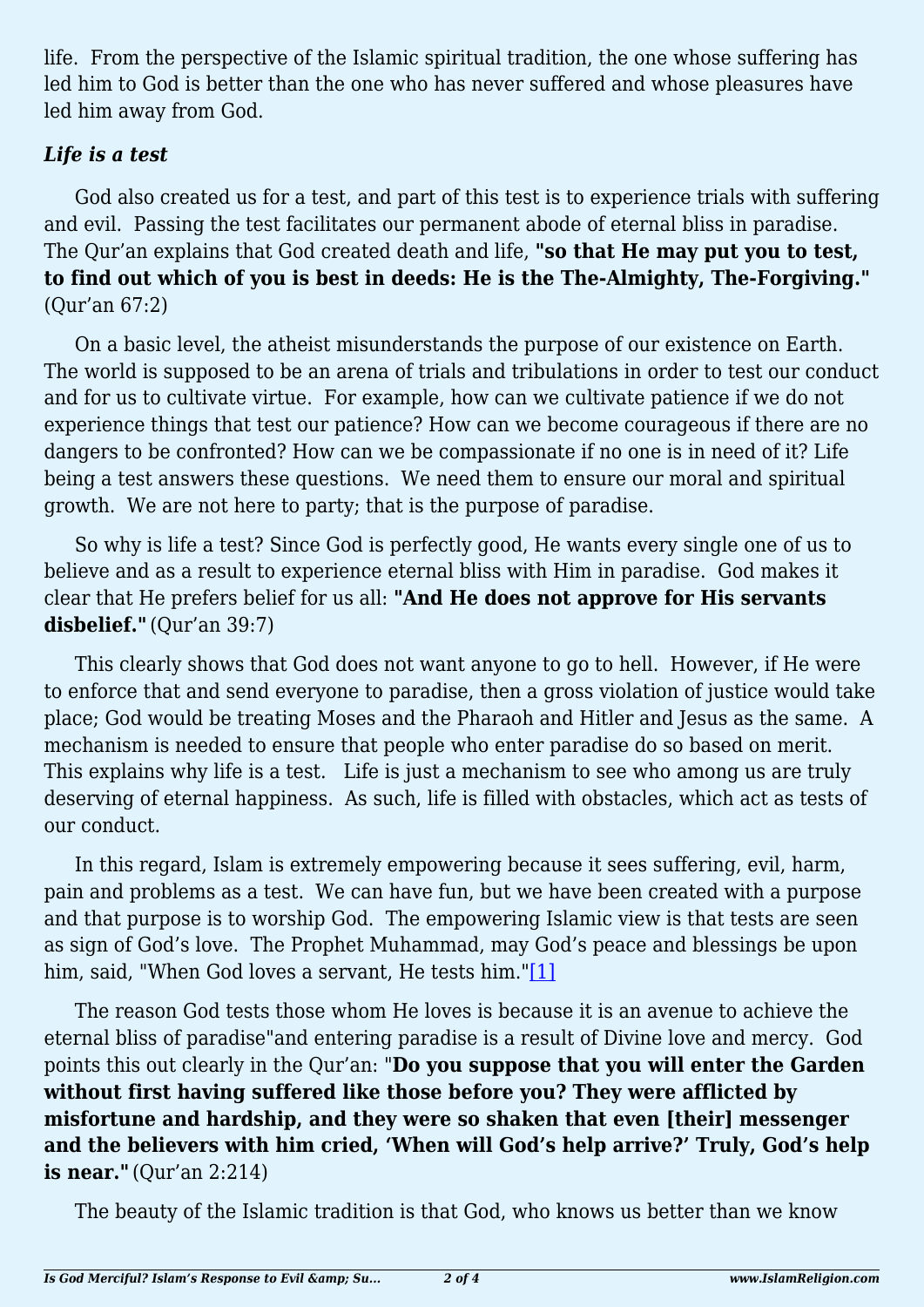ourselves, has already empowered us and tells us that we have what it takes to overcome these trials. **"God does not burden any soul with more than it can bear."** (Qur'an 2:286)

However, if we cannot overcome these trials after having tried our best, God's mercy and justice will ensure that we are recompensed in some way, either in this life or the eternal life that awaits us.

### *Knowing God*

Having hardship and suffering enables us to realise and know God's attributes, such as The-Protector and The-Healer. For example, without the pain of illness we would not appreciate the attribute of God being The-Healer, or the one who gives us health. Knowing God in the Islamic spiritual tradition is a greater good, and worth the experience of suffering or pain, as it will ensure the fulfilment of our primary purpose, which ultimately leads to paradise.

#### *Greater good*

Suffering and evil allow a greater good, also known as second-order good. First-order good is physical pleasure and happiness, and first-order evil is physical pain and sadness. Some examples of second-order goodness include courage, humility and patience. However, in order to have a second-order good (like courage) there must be a first-order evil (like cowardice). According to the Qur'an, elevated good such as courage and humility do not have the same value as evil: **"Say Prophet, bad cannot be likened to good, though you may be dazzled by how abundant the bad is. Be mindful of God, people of understanding, so that you may prosper."** (Qur'an 5:100)

#### *Free will*

God has given us free will, and free will includes choosing evil acts. This explains personal evil, which is evil or suffering committed by a human being. One can ask: *why has God given us free will at all?* In order for the tests in life to be meaningful, there must be free will. An exam is pointless if the student is obligated or forced to answer correctly on each question. Similarly, in the exam of life, human beings must be given adequate freedom to do as they please.

Good and evil lose their meaning if God were to always ensure we chose good. Take the following example into consideration: someone points a loaded gun to your head and asks you to give charity. You give the money, but does it have any moral value? It does not, for it only has value if a free agent chooses to do so.

<span id="page-2-0"></span>Endnotes:

[\[1\]](#page-1-0) *Tirmidhi*